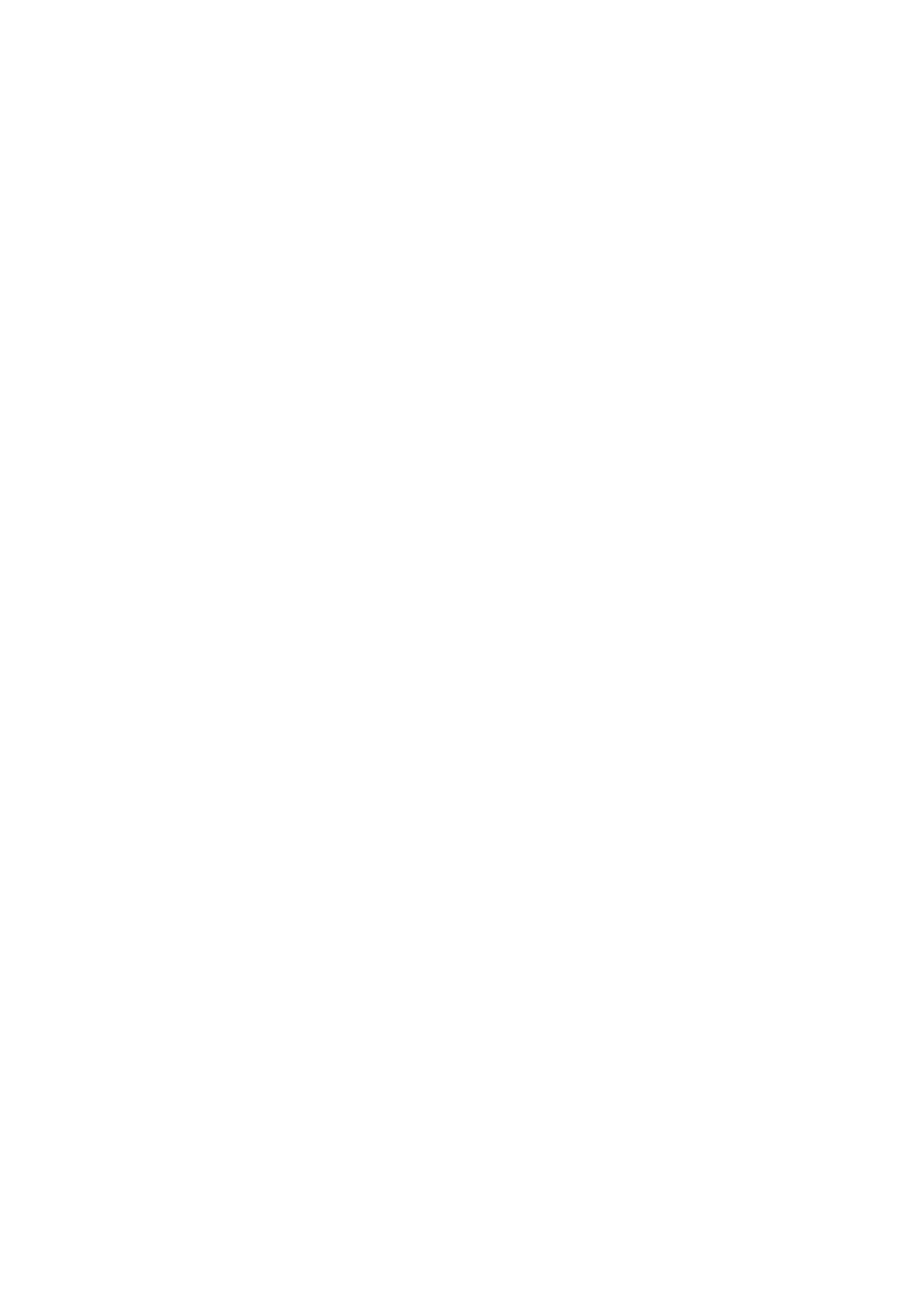# Uniform Lipschitz estimates for extremels of extremals of the contract of the contract of the contract of the c singularly perturbed non-convex functionals functionally functional services functional contracts functionally

stefan Muller and Muller and Muller and Muller and Muller and Muller and Muller and Muller and Muller and Mull Max Planck Institute for Mathematics in the Sciences  $\max$  -  $\frac{22 - 20}{100}$ ,  $\frac{100}{200}$  being  $\frac{100}{200}$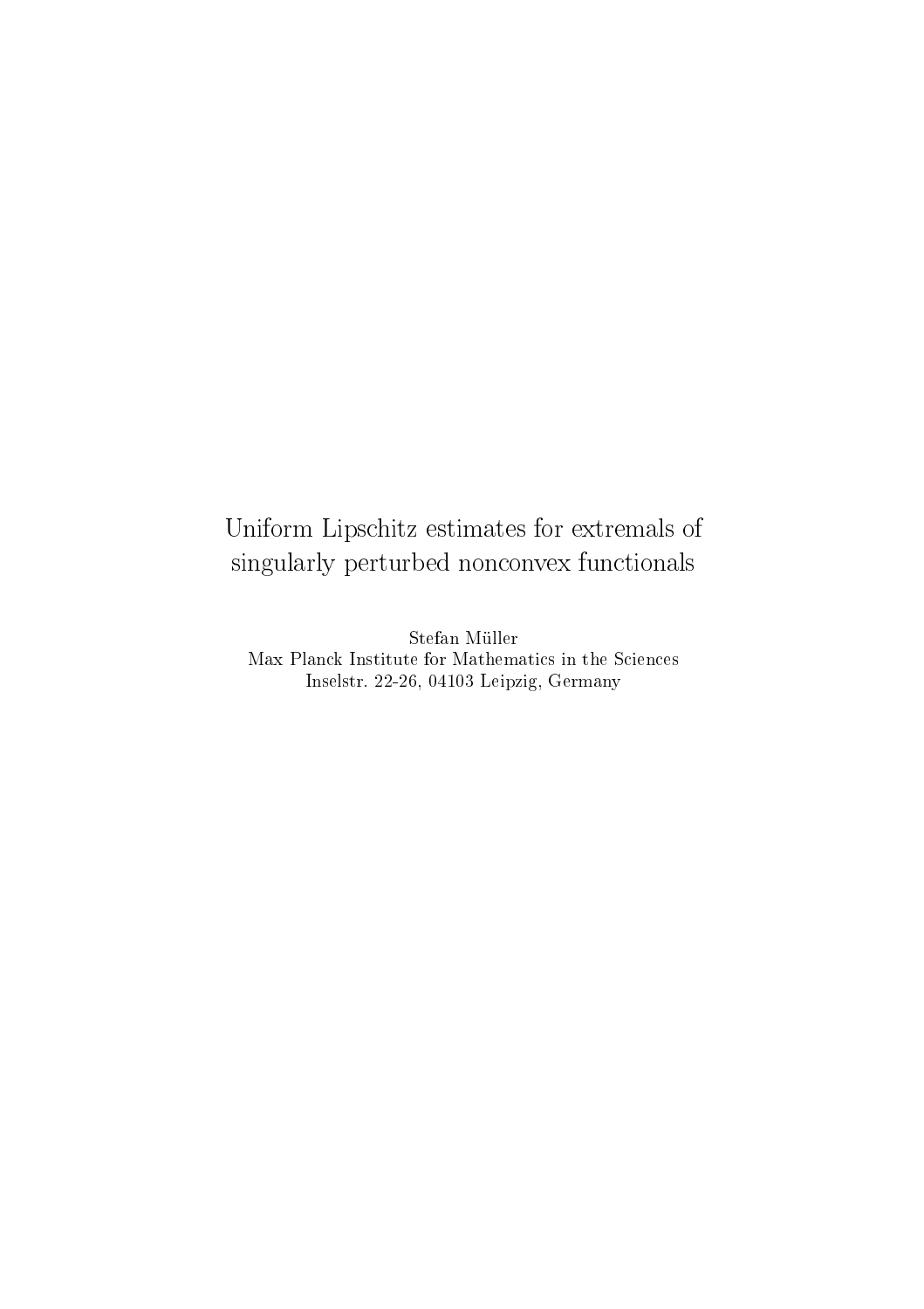## Abstract

Uniform Lipschitz estimates are established for stationary points of  $\int_{\Omega} F(Du) + \varepsilon^2 (\Delta u)^2 dx$ , where F approaches a strongly elliptic quadratic form at infinity. This generalizes work of Chipot and Evans who considered the case  $\varepsilon = 0$  for minimizers. Applications to variational models of solidsolid phase transitions are discussed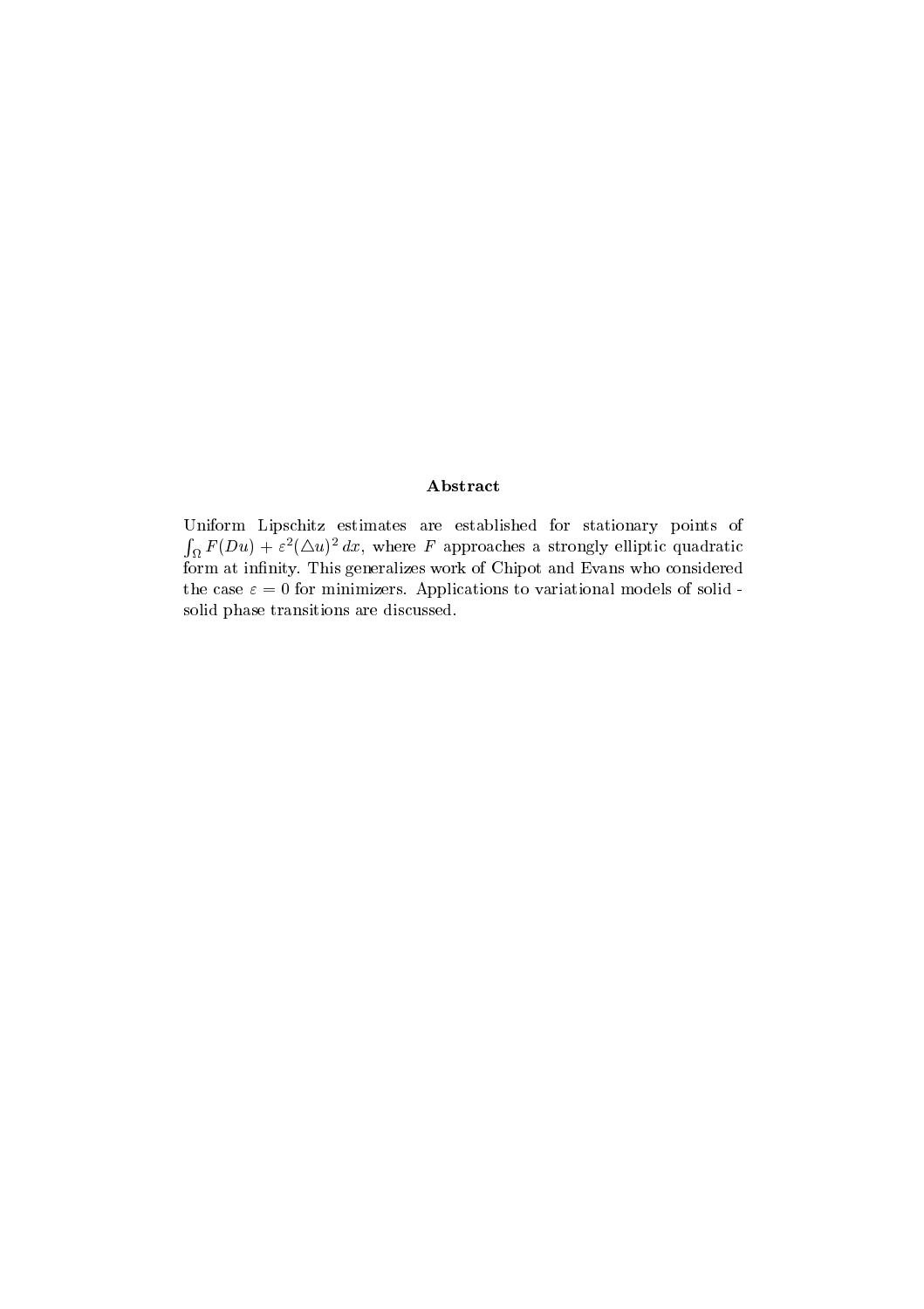#### 1 Introduction

Let  $\Omega$  be a bounded domain in  $\mathbb{K}^n$ , let  $u : \Omega \to \mathbb{K}^m$  and consider the functional

$$
I(u) = \int_{\Omega} F(Du(x))dx.
$$

In view of applications e.g. to models of phase transformations (see e.g. [AG 87], [BJ 87], [Fo 89], [Fo 96], [Gu 86], [Mo 87], [KM 94], and the references quoted in these papers) we are interested in nonconvex (or more generally not strongly elliptic) integrands  $f$ . Simple examples show that for such integrands minimizers of  $I$  need not be  $C^-$  but Chipot and Evans [CE 86] showed that minimizers of I are (locally) Lipschitz provided that  $f$  is sufficiently smooth and approaches a quadratic, strongly elliptic, integrand for large arguments. More precisely suppose that

$$
F: M^{m \times n} \to \mathbb{R} \qquad \text{is} \quad C^2,\tag{1.1}
$$

$$
\frac{\partial^2 F}{\partial P^i_{\alpha} \partial P^i_{\beta}}(P) \to A^{\alpha \beta}_{ij} \quad \text{as} \quad |P| \to \infty,
$$
\n(1.2)

$$
A_{ij}^{\alpha\beta}a_{\alpha}b^ia_{\beta}b^j \ge \gamma|a|^2|b|^2, \quad \gamma > 0, \quad \forall a \in \mathbb{R}^n, \quad \forall b \in \mathbb{R}^m. \tag{1.3}
$$

Theorem  $\mathcal{L}=\mathcal{L}$  and let us and let us a minimize  $\mathcal{L}=\mathcal{L}$  and let us a minimize  $\mathcal{L}=\mathcal{L}$ I (i.e.  $I(u + \varphi) \geq I(u)$   $\forall \varphi \in C_0^{\infty}(\Omega)$ ). Then  $u \in W_{loc}^{1,\infty}(\Omega)$ .

Generalizations of this result have been obtained by Giaquinta-Modica  $\mathcal{L}_1$  . The statistical properties of  $\mathcal{L}_2$  , we have the function  $\mathcal{L}_3$  and  $\mathcal{L}_4$  and  $\mathcal{L}_5$  and  $\mathcal{L}_7$  and  $\mathcal{L}_8$  and  $\mathcal{L}_7$  and  $\mathcal{L}_8$  and  $\mathcal{L}_8$  and  $\mathcal{L}_9$  and  $\mathcal{L}_9$  and  $\mathcal{L$ onal system, i.e.  $A_{ij}^{\dots} = a_i^{\dots} \delta_{ij}$  then a similar result was established earlier by Nečas and Stará<sup>"</sup>[NS 72] (see also [Ne 86], Theorem 5.5.3).

One drawback of Theorem 1.1 is that due to the lack of convexity minimizers of  $I$  need not exist. One approach to obtain approximate minimizers is to consider the singularly perturbed problem

$$
I^{\varepsilon}(u) = \int_{\Omega} F(Du) + \varepsilon^{2} (\Delta u)^{2} dx, \qquad (1.4)
$$

where  $\varepsilon > 0$  is small. The goal of this paper is to show that stationary points (or extremals) of I are (locally) Lipschitz, uniformly with respect to  $\varepsilon.$ 

**Theorem 1.2** Suppose (1.1)–(1.3). Let  $\Omega' \subset\subset \Omega$  be open. Then there exists a constant  $C(\Omega,\Omega)$  with the following property. If  $u^-$  is a stationary point of 1, i.e. a weak solution of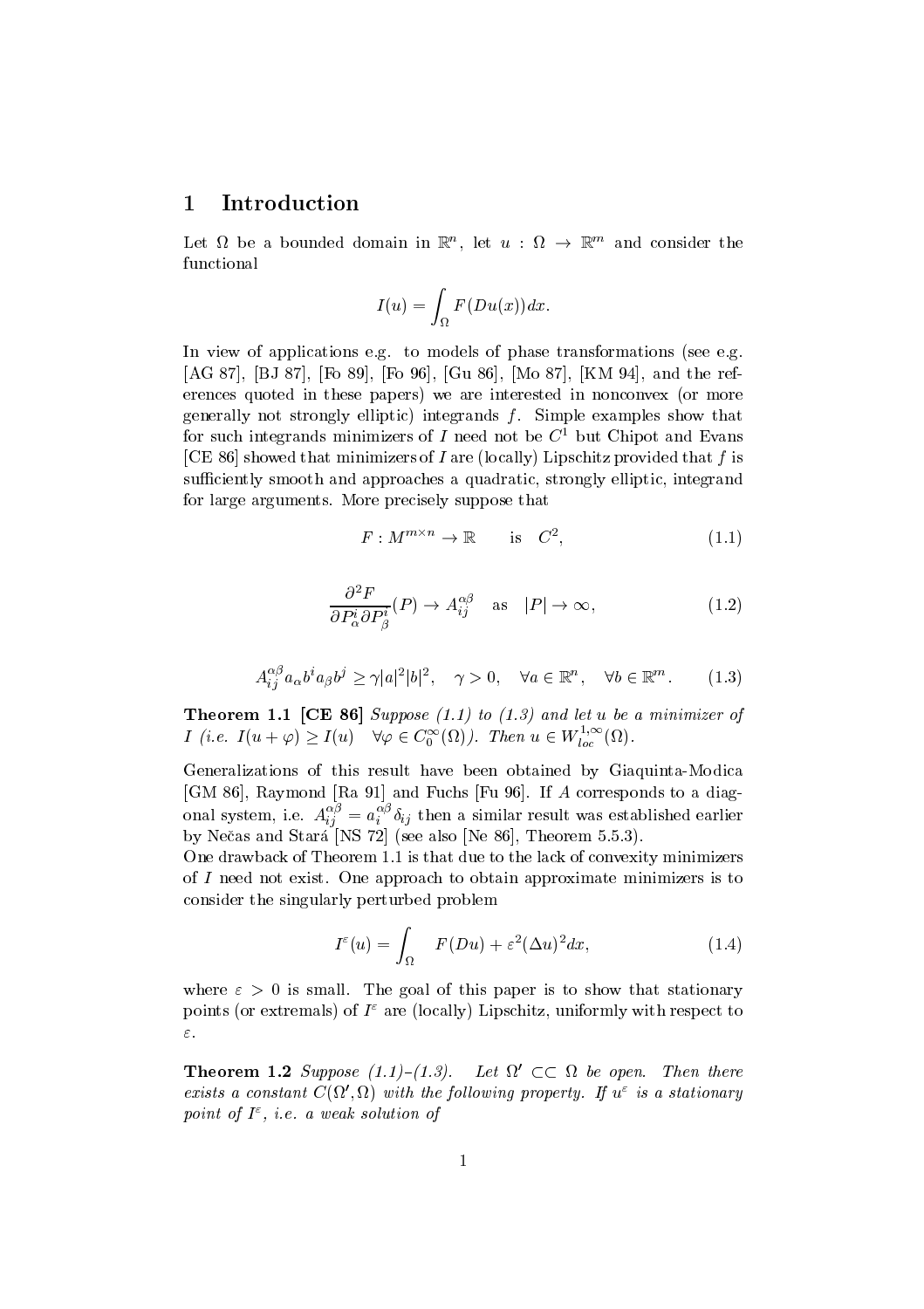$$
-\text{div } DF(Du^{\varepsilon}) + \varepsilon^2 \triangle^2 u = 0 \tag{1.5}
$$

then

$$
\varepsilon|D^2u|+|Du|\leq C(\Omega',\Omega)(1+\|Du\|_{L^2(\Omega)}+\varepsilon\|\Delta u\|_{L^2(\Omega)})\quad\text{a.e. in }\Omega'.
$$
\n(1.6)

**Remarks** 1. A similar result holds for more general (e.g. anisotropic) singular perturbations which satisfy suitable smoothness and coercivity con ditions. The details are left to the courageous reader.

 Under suitable assumptions one can establish estimates up to the boundary by the usual means of locally flattening the boundary and extension of the solution by reflection.

 It would be interesting to have an analogous result for more general integrands in the spirit of  $[GM 86]$ ,  $[Ra 91]$ ,  $[Fu 96]$ .

In some applications  $f$  is only nonconvex in certain directions. In this case one might expect similar estimates if one only adds a regularizing term with respect to those directions. For the sake of illustration we consider the following functional which is discussed in  $KM 94$  in connection with microstructure at solid-solid phase boundaries. Let

$$
f_{\rm{max}}
$$

with

$$
h''(p) \rightarrow a > 0, \text{ as } |p| \rightarrow \infty,
$$

 $h: \mathbb{K} \rightarrow \mathbb{K}$  be  $C^{z},$ 

and consider the functional

$$
J^{\varepsilon}(u)=\int\limits_{(0,1)^2}u_x^2+h(u_y)+\varepsilon^2u_{yy}^2\quad dxdy.
$$

**Theorem 1.3** There exists a constant  $C$  such that for all stationary points u of J that satisfy the boundary conditions

$$
u = 0 \quad \text{on} \quad \partial(0,1)^2,
$$
  

$$
u_{uu} = 0 \quad \text{on} \quad \partial(0,1)^2
$$

one has

$$
|Du| + \varepsilon |u_{yy}| \le C(1 + ||Du||_{L^2} + ||\varepsilon u_{yy}||_{L^2}) \quad \text{a.e. in} \quad (0,1)^2.
$$

Note that the boundary condition  $u_{yy}$  arises as a natural boundary condition at the top and bottom boundaries y and bottom boundaries y and boundaries y services y all of one considers a variations that vanish on  $\sigma(0,1)^{2}$ . At  $x = 0, x = 1$  the condition  $u_{yy} = 0$ follows from  $u=0$ .

One can also consider other boundary conditions as long as they permit the use of reflection arguments.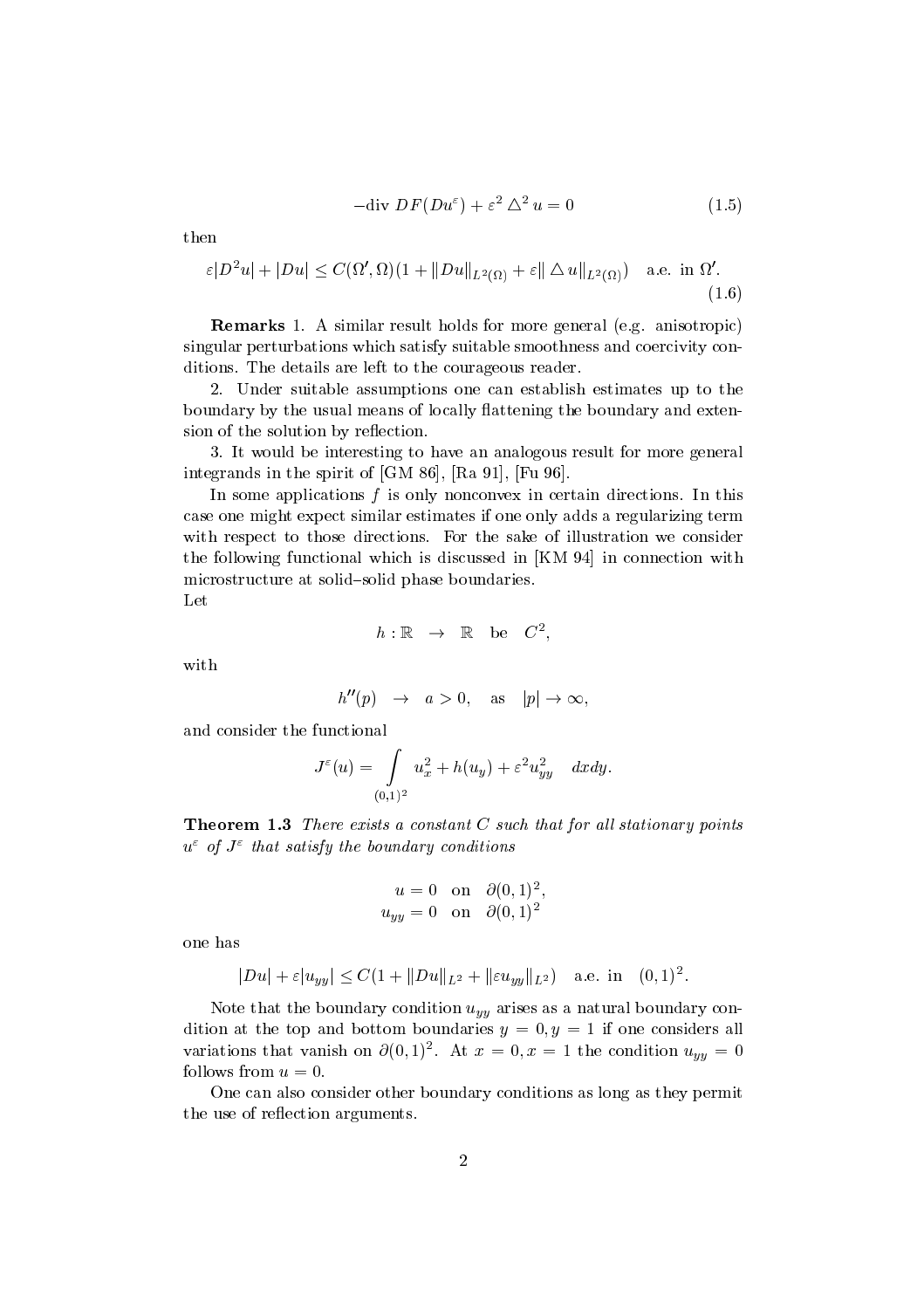#### $\overline{2}$ Preliminaries

In the following we will always assume  $(1.1)$  to  $(1.3)$ . For the blow-up argument in the following section consider sequences  $\lambda_m \in \mathbb{R} \setminus \{0\}, A_m \in$  $M^{m\times n}$  and the rescaled functions

$$
F^{m}(P) = \frac{F(A_m + \lambda_m P) - F(A_m) - \lambda_m DF(A_m)P}{\lambda_m^2} \tag{2.1}
$$

**Proposition 2.1** Suppose that  $\lambda_m^2 + |A_m|^2 \rightarrow \infty$ . After passage to a subsequence (not relabelled) there exist  $\alpha_m, \alpha'_m, \beta_m, \beta'_m \rightarrow 0$  such that

$$
|F^{m}(P) - \frac{1}{2}P^{T}AP| \leq \alpha_m |P|^2 + \beta_m, \tag{2.2}
$$

$$
|DF^m(P) - AP| \le \alpha'_m|P| + \beta'_m,\tag{2.3}
$$

where  $A = A_{ij}^{\top}$  is given by (1.2).

Proof- Estimate is just in CE  Estimate follows by interpolation from (2.2) and the fact that  $\sup |D^2F^m| = \sup |D^2F| \leq C$  by  $(1.1)$  and  $(1.2)$ .

For an  $L^-$  function we denote the average over the open ball  $B(a,r) =$  ${x \in \mathbb{R}^n : |x - a| < r}$  by

$$
(f)_{a,r} = \int_{B(a,r)} f \, dy = \frac{1}{|B(a,r)|} \int_{B(a,r)} f \, dy.
$$

We will frequently use the identity

$$
\int_{B(a,r)} |f|^2 dy = |(f)_{a,r}|^2 + \int_{B(a,r)} |f - (f)_{a,r}|^2 dy \qquad (2.4)
$$

which holds for all  $f \in L^2(B(a,r))$ .

**Proposition 2.2** There exists a constant C such that for f in the Sobolevspace  $W^{-,-}$  ( $D(0, 1)$ )

$$
|(Df)_{0,1}|^2 \le C \left\{ \int\limits_{B(0,1)} |f|^2 + |Df - (Df)_{0,1}|^2 dy \right\} \tag{2.5}
$$

$$
\int_{B(0,1)} |Df|^2 \le C \left\{ \int_{B(0,1)} |f|^2 + |Df - (Df)_{0,1}|^2 dy \right\}.
$$
 (2.6)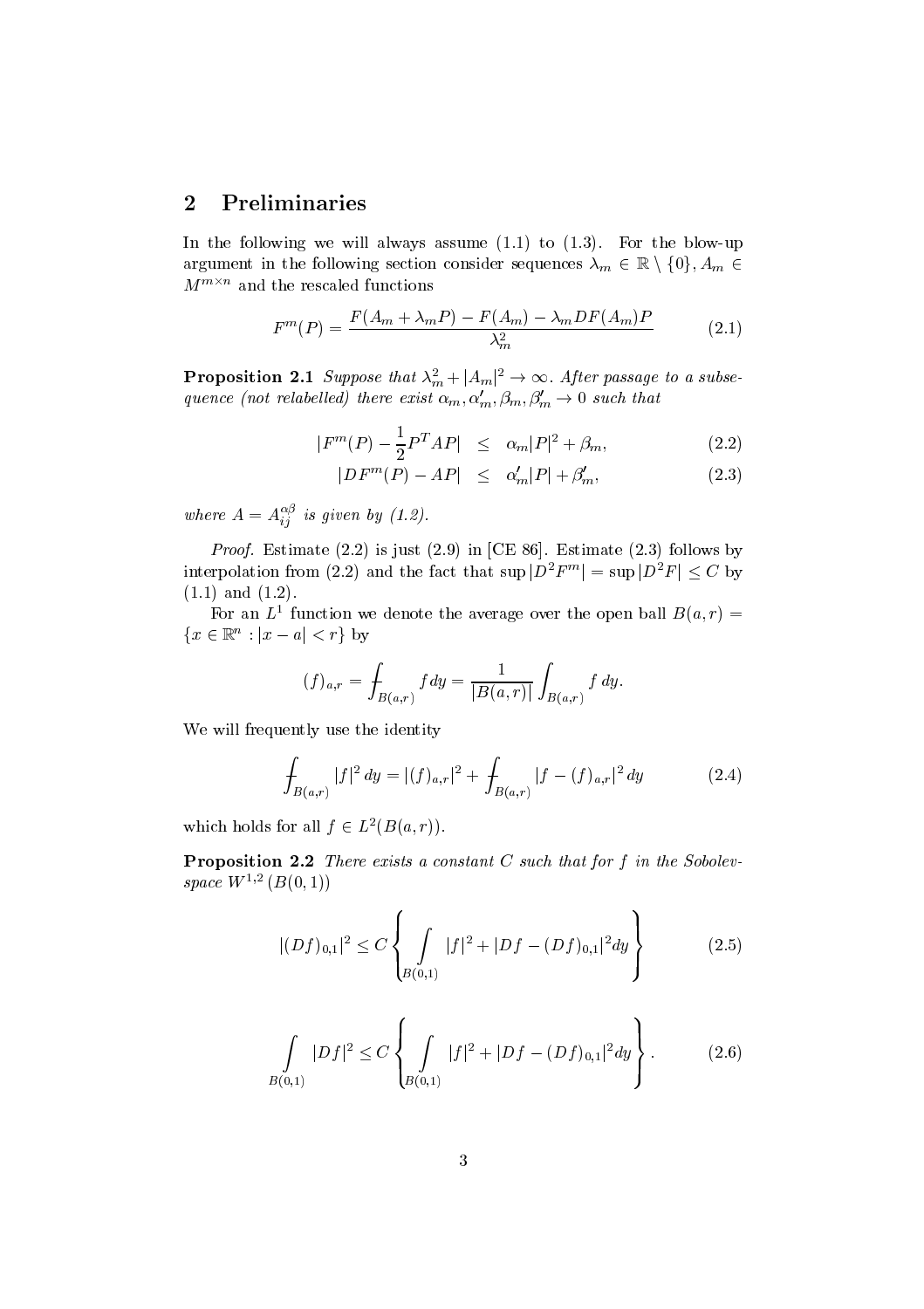Proof- In view of it suces to prove the rst estimate Suppose it failed. Then there exists a sequence  $f_m$  such that  $A_m := |(Df_m)_{0,1}| =$  $1,$  $f_m \to 0$  in  $L^2$ ,  $Df_m - A_m \to 0$  in  $L^2$ . Passing to a subsequence we may assume that  $A_m \to A$ ,  $|A| = 1$ . It follows that  $Df_m \to 0$  in distributions since  $f_m \to 0$  in  $L^2$  and  $Df_m \to A$  in  $L^2$ , which is a  $\Box$ contradiction.

remark- Similarly one shows that for any positively semidented quadra ratic form Q

$$
Q((Df)_{0,1}) \leq \int_{B(0,1)} Q(Df) dy \leq C \int_{B(0,1)} |f|^2 + Q(Df - (Df)_{0,1}) dy,
$$

whenever the right hand side is finite.

#### $\bf{3}$ Main Lemma

Heuristically we expect (uniform )  $L^+$  -bounds for stationary points of  $I^+$  since for small values of  $Du^{\varepsilon}$  there is nothing to show while for large values of  $Du^{\varepsilon}$  the equation is close to a linear strongly elliptic equation for which good estimates are known The following alternative makes this reasoning precise. Theorem 1.2 is easily deduced from this alternative, see [CE  $86$ ], pp.  $300-301$  for the details.

Main Lemma Let  $\Omega' \subset \subset \Omega$ ,  $r_0 = dist(\Omega', \partial \Omega)/2$ . Then there exist constants  $C^* > 0$  and  $\tau \in (0,1/4)$  such that for each  $x \in \Omega'$  each  $r \in (0,r_0)$  $e$ ach  $\varepsilon > 0$  and each stationary point  $u$  of  $I$  fone has

i

$$
\int_{B(x,r)}|Du|^2+\varepsilon^2|D^2u|^2dx\leq C^*
$$

or

ii

$$
\int_{B(x,\tau r)} |Du - (Du)_{x,\tau r}|^2 + \varepsilon^2 |D^2 u - (D^2 u)_{x,\tau r}|^2 dy
$$
\n
$$
\leq \frac{1}{2} \int_{B(x,r)} |Du - (Du)_{x,r}|^2 + \varepsilon^2 |D^2 u - (D^2 u)_{x,r}|^2 dy.
$$

Proof- Following Chipot and Evans CE  we use the blowup method to obtain a contradiction

Step 1 Assume the lemma was false and fix  $\tau \in (0,1/4)$ . Later  $\tau$  will be chosen sufficiently small to obtain a contradiction. Then there exist sequences xm- rm
m- m and um such that

$$
\int_{B(x_m, r_m \tau_m)} |Du_m|^2 + \varepsilon_m^2 |D^2 u_m|^2 dy \to \infty \tag{3.1}
$$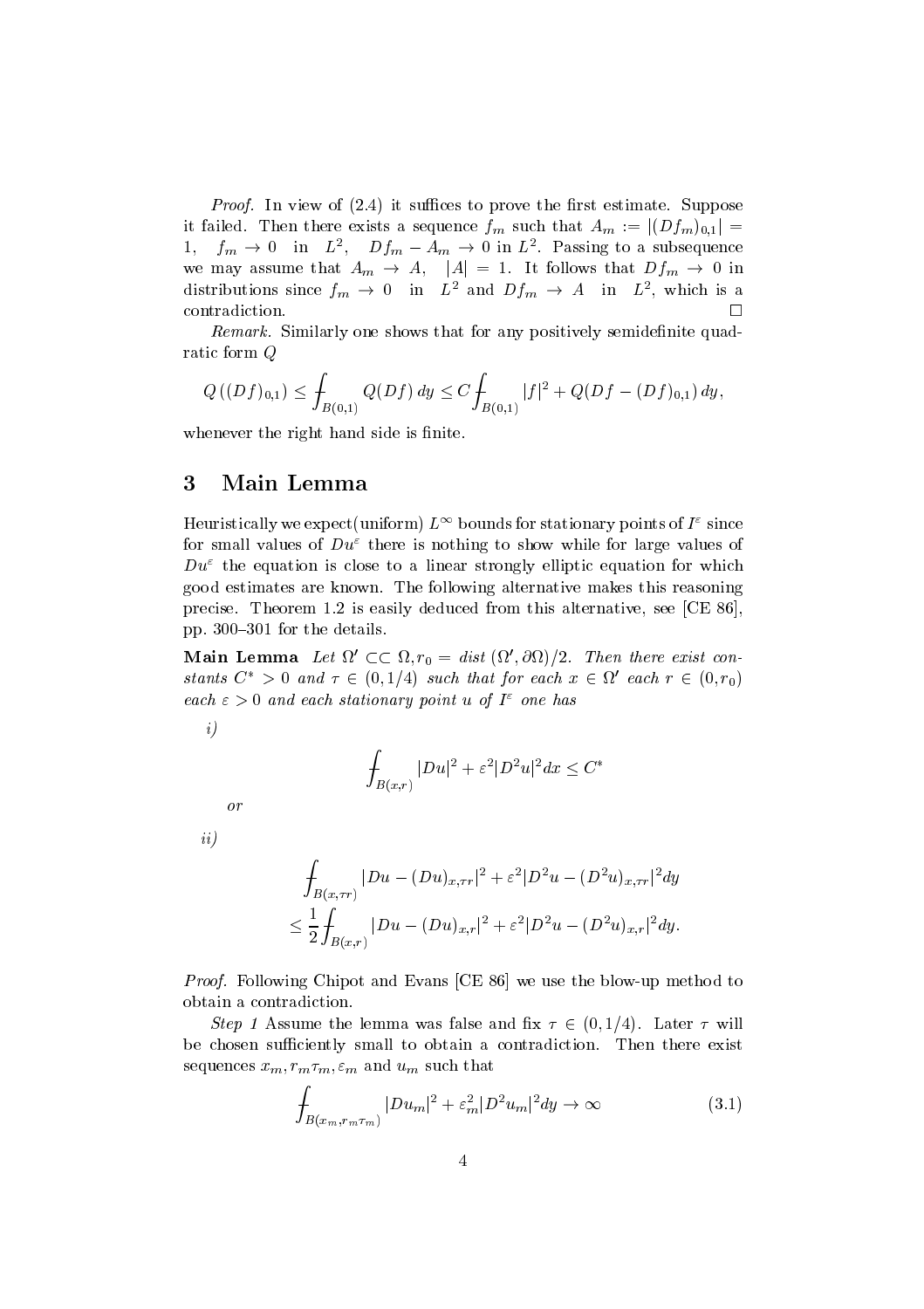$$
\int_{B(x_m,\tau r_m)} |Du - (Du)_{(x_m,\tau r_m)}|^2 + \varepsilon^2 |D^2 u - (D^2 u)_{x_m,\tau r_m}|^2 dy
$$
\n
$$
> \frac{1}{2} \int_{B(x_m,\tau_m)} |Du - (Du)_{x_m,\tau_m}|^2 + \varepsilon^2 |D^2 u - (D^2 u)_{x_m,\tau_m}|^2 dy. \tag{3.2}
$$

Define rescaled functions as follows. Let

$$
a_m = (u_m)_{x_m, \tau_m r_m}, \quad A_m = (Du_m)_{x_m, \tau_m r_m},
$$
  
\n
$$
\lambda_m = \left\{ \int_{B(x_m, \tau_m r_m)} |Du_m - A_m|^2 + \varepsilon_m^2 |D^2 u_m|^2 dy \right\}^{1/2}
$$
  
\n
$$
v_m(x) = \frac{u_m(x_m + r_m x) - a_m - r_m A_m x}{\lambda_m r_m}, \quad x \in B(0, 1), \quad (3.3)
$$

and let

$$
\bar{\varepsilon}_m = \frac{\varepsilon_m}{r_m}.
$$

Then

$$
(v_m)_{0,1} = (Dv_m)_{0,1} = 0,
$$
  
\n
$$
Dv_m(x) = \frac{Du_m(x_m + r_mx) - A_m}{\lambda_m},
$$
  
\n
$$
D^2v_m(x) = \frac{r_mD^2u_m(x_m + \lambda_mx)}{\lambda_m},
$$

and  $\boldsymbol{v}_m$  is an extremal of the rescaled functional

$$
J^{m}(v) = \int_{B(0,1)} F_{m}(Dv) + \bar{\varepsilon}_{m}^{2} (\Delta v)_{m}^{2} dx,
$$
 (3.4)

where

$$
F_m(P) = \frac{F(A_m + \lambda_m P) - F(A_m) - \lambda_m DF(A_m)P}{\lambda_m^2}.
$$

It follows from the definition of  $\lambda_m$  that

$$
\int_{B(0,1)} |Dv_m|^2 + \bar{\varepsilon}_m^2 |D^2 v_m|^2 dx = 1.
$$
\n(3.5)

Moreover  $(3.1)$  is equivalent to

$$
\lambda_m^2 + |A_m|^2 \to \infty,\tag{3.6}
$$

and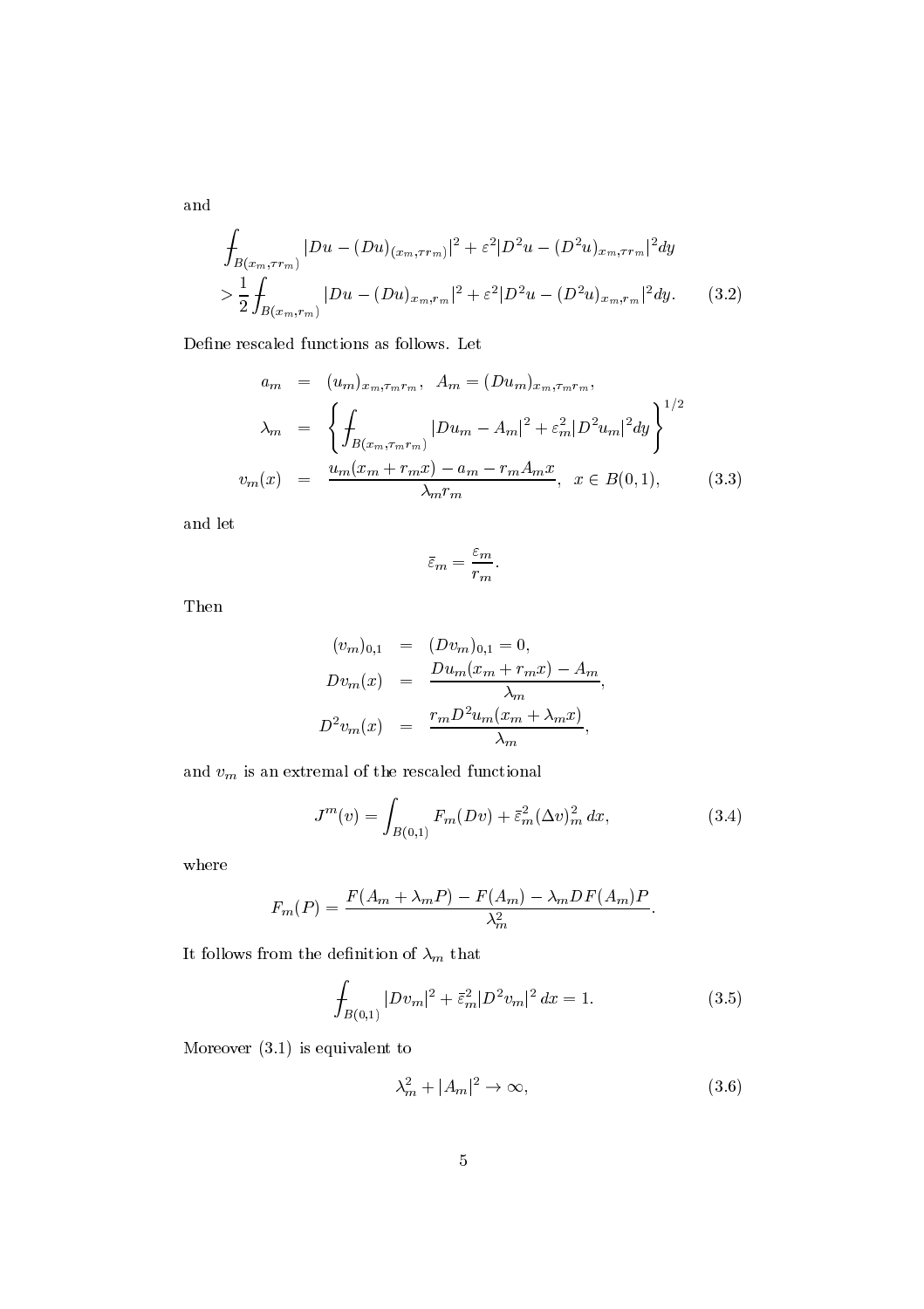while  $(3.2)$  is equivalent to

$$
\int_{B(0,\tau)} |Dv_m - (Dv_m)_{0,\tau}|^2 + \bar{\varepsilon}_m^2 |D^2 v_m - (D^2 v_m)_{0,\tau}|^2 dx
$$
\n
$$
> \frac{1}{2} \int_{B(0,1)} |Dv_m|^2 + \bar{\varepsilon}_m^2 |D^2 v_m - (D^2 v_m)_{0,1}|^2 dx. \tag{3.7}
$$

In view of  $(2.6)$  and  $(3.5)$  we deduce that

$$
\int_{B(0,\tau)} |Dv_m - (Dv_m)_{0,\tau}|^2 + \bar{\varepsilon}_m^2 |D^2 v_m - (D^2 v_m)_{0,\tau}|^2 dx \geq c > 0, \text{ if}
$$
\n
$$
\bar{\varepsilon}_m \leq 2. \qquad (3.8)
$$

Step 2 By (3.5) the functions  $v_m$  have a weak limit (modulo passage to a subsequence which will not be relabelled). The idea is to show that they converge *strongly* to a solution  $v$  of a linear equation. Elliptic regularity will then yield a contradiction with  $(3.7)$  or  $(3.8)$ .

Again passing to a subsequence we may suppose that  $\varepsilon_m = \frac{m}{r_m}$  has a  $\lim$ it (possibly  $+\infty$ ). We distinguish three cases corresponding to the limit  $\infty$ , a nnite limit and the limit  $\mathsf{U}.$ 

If

$$
\lim_{m \to \infty} \bar{\varepsilon}_m \ge 1
$$

then the higher order perturbation dominates and it is useful to consider the following further rescaling. This corresponds to a second order approximation of  $u_m$  near  $x_m$  while (3.3) corresponds to a first order approximation. Let

$$
B_m = (D^2 v_m)_{0,1}, \quad b_m = \int_{B(0,1)} \frac{1}{2} x^T B_m x \, dx
$$

$$
\mu_m = \left\{ \int_{B(0,1)} |D v_m|^2 + \bar{\varepsilon}_m^2 |D^2 v_m - B_m|^2 \, dx \right\}^{1/2}
$$

$$
w_m(x) = \bar{\varepsilon}_m \frac{v_m(x) - \frac{1}{2} x^T B_m x + b_m}{\mu_m}.
$$
(3.9)

Thus

$$
(w_m)_{0,1} = (Dw_m)_{0,1} = (D^2 w_m)_{0,1} = 0,
$$
  

$$
\int_{B(0,1)} |\frac{B_m x}{\mu_m} + \frac{1}{\bar{\varepsilon}_m} Dw_m|^2 + |D^2 w_m|^2 dx = 1.
$$

Hence

$$
||w_m||_{W^{2,2}(B(0,1))} \le C. \tag{3.10}
$$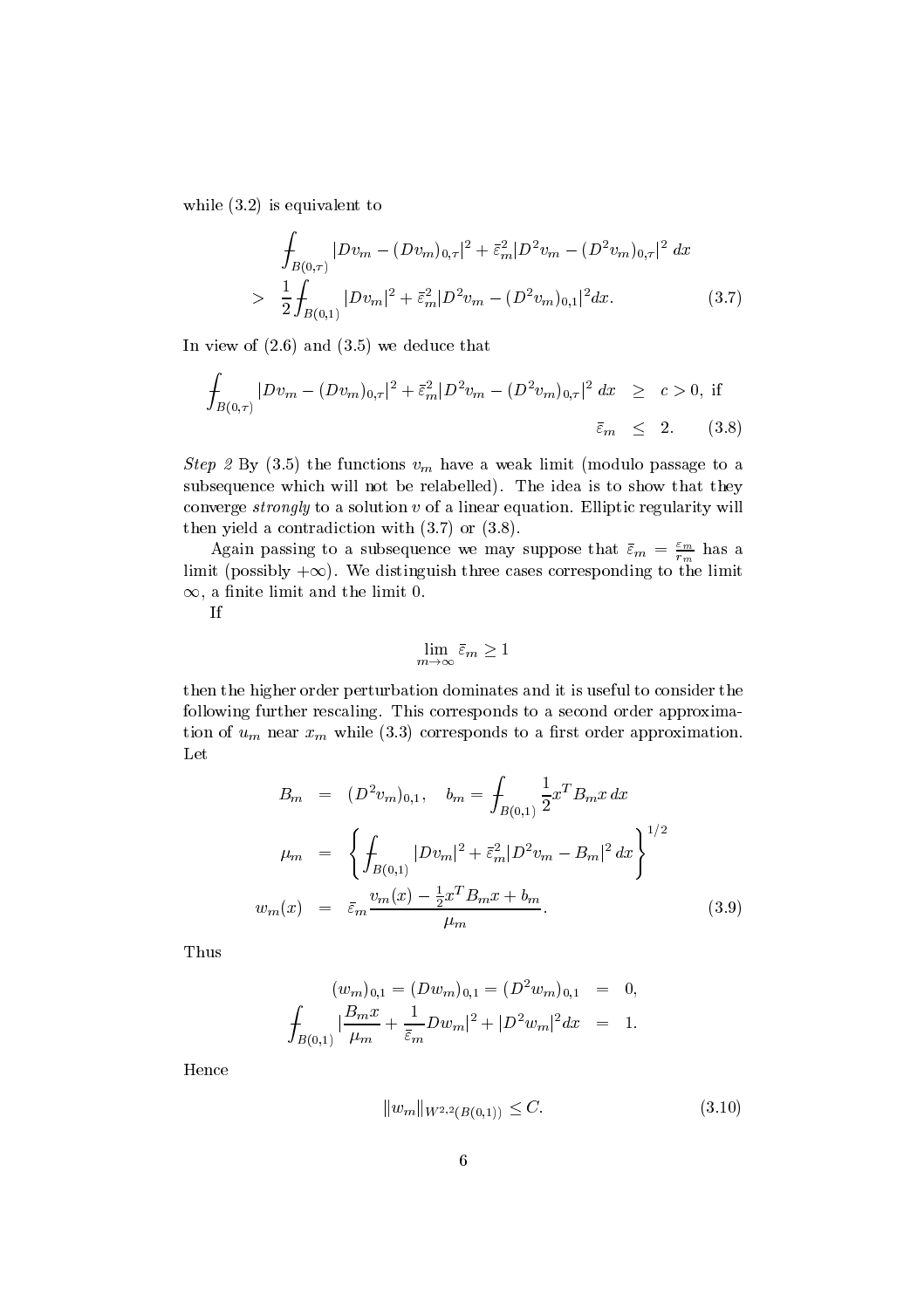By  $(3.5)$  and  $(2.5)$ 

$$
\mu_m^2 + \bar{\varepsilon}_m^2 |B_m|^2 = 1,\tag{3.11}
$$

$$
\mu_m \ge c \min(1, 1/\bar{\varepsilon}_m),\tag{3.12}
$$

and division of (3.7) by  $\mu_m$  yields

$$
\int_{B(0,\tau)}|\frac{B_mx}{\mu_m}+\frac{1}{\bar{\varepsilon}_m}(Dw_m-(Dw_m)_{0,\tau})|^2+|D^2w_m-(D^2w_m)_{0,\tau}|^2>\frac{1}{2}.
$$

For  $\bar{\varepsilon}_m \geq 1/2$  we have  $|\frac{B_m}{\mu_m}| \leq C \varepsilon_m |B_m| \leq C$  and thus

$$
\oint_{B(0,\tau)} \frac{1}{\bar{\varepsilon}_m^2} |(Dw_m - Dw_m)_{0,\tau}|^2 + |D^2w_m - (D^2w_m)_{0,\tau}|^2 dx > \frac{1}{2} - C\tau^2,
$$
\n
$$
\text{for } \bar{\varepsilon}_m \ge \frac{1}{2}.
$$
\n(3.13)

Step 3 Suppose that  $\lim_{m\to\infty} \varepsilon_m = 0$ . Since  $v^m$  is an extremal of the functional J<sup>m</sup> in it satises the EulerLangrage equation

$$
\bar{\varepsilon}_m^2 \Delta^2 v_m - \text{div } DF^m(Dv_m) = 0. \tag{3.14}
$$

By  $(3.5)$  we may assure (for a subsequence)

$$
v_m \rightharpoonup v
$$
 in  $W^{1,2}$ ,  $\bar{\varepsilon}_m D^2 v_m \rightharpoonup 0$  in  $L^2$ . (3.15)

Recall that  $A = \lim_{P \to \infty} D^2 F(P)$  and write the nonlinear terms as

$$
DF^m(Dv_m) = ADv_m + g_m.
$$

Then, by  $(2.3)$ ,

$$
g_m \to 0 \quad \text{in} \quad L^2 \tag{3.16}
$$

and thus

$$
-\operatorname{div} ADv = 0. \tag{3.17}
$$

Testing the difference of (3.14) and (3.17) with  $\varphi^2(v_m - v)$ , where  $\varphi \in$  $C_0^{\dagger}$  ( $B(0,1)$ ), we deduce

$$
v_m \to v \quad \text{in} \quad W_{loc}^{1,2}, \quad \bar{\varepsilon}_m D^2 v_m \to 0 \quad \text{in} \quad L^2_{loc}.
$$

Now standard regularity results for the linear elliptic system  $(3.17)$  yield

$$
\sup_{B(0,1/2)}|D^2v|\leq C\|Dv\|_{L^2}\leq C.
$$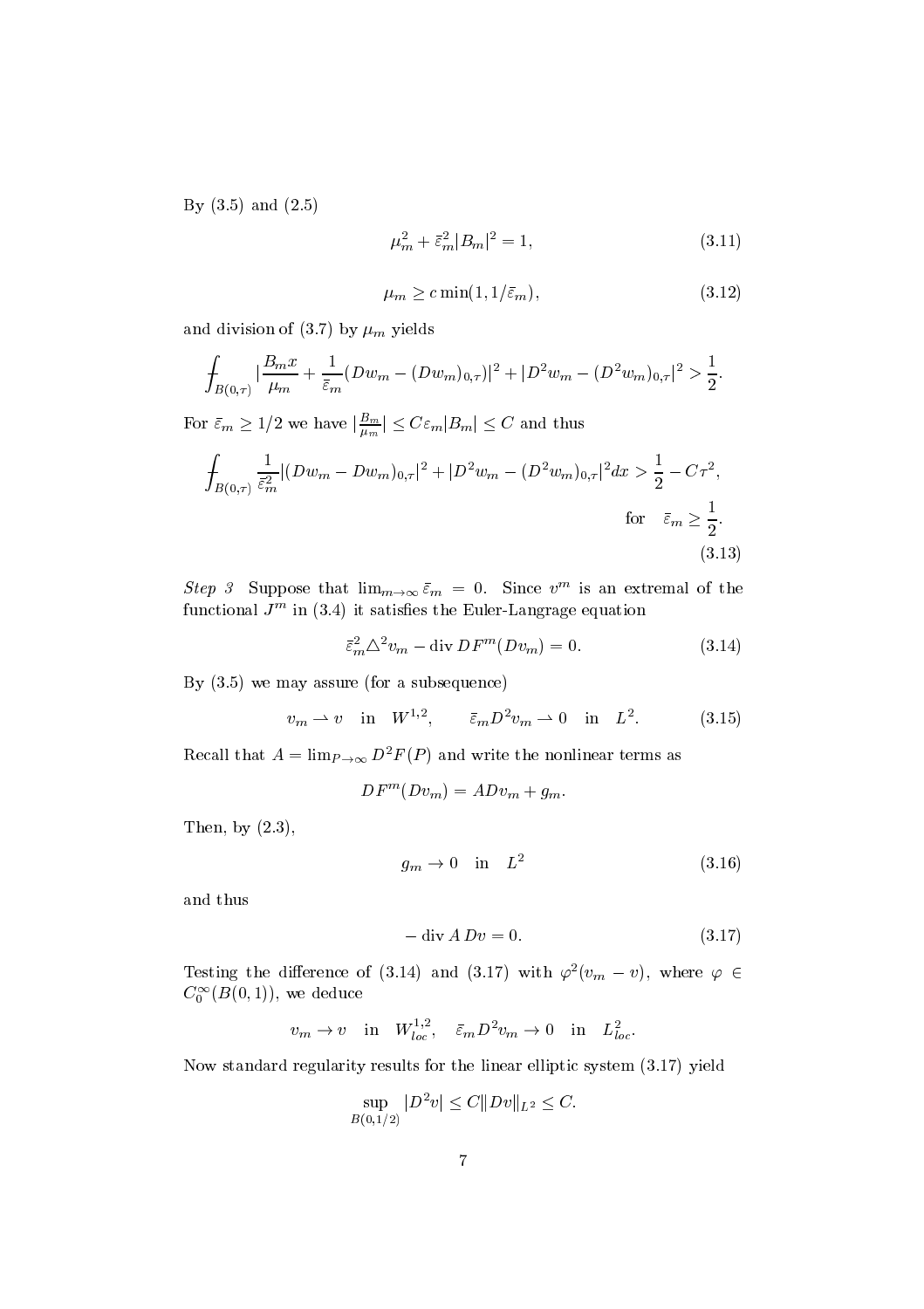Hence

$$
\int_{B(0,\tau)} |Dv-(Dv)_{0,\tau}|^2 \leq C \tau^2,
$$

and passing to the limit in  $(3.8)$  we obtain

$$
C\tau^2 \geq c > 0.
$$

This leads to a contradiction if  $\tau$  is chosen sufficiently small. Step 4 Suppose that  $\lim_{m\to\infty} \varepsilon_m = \varepsilon$ ,  $0 < \varepsilon < \infty$ . In this case we may assume (for a subsequence)

$$
v_m\rightharpoonup v\qquad\text{in}\quad W^{2,2}
$$

and using  $(3.16)$  we deduce that

$$
\bar{\varepsilon}^2 \triangle v - \text{div } A D v = 0. \tag{3.18}
$$

Testing the difference of (5.16) and (5.14) by  $\varphi^{\perp}(v_m - v)$  we obtain

$$
v_m \to v \qquad \text{in} \quad W^{2,2}.
$$

Standard regularity results yield

$$
\sup_{B(0,1/2)} (\bar{\varepsilon}|D^3v|+|D^2v|) \leq C(\|\bar{\varepsilon}D^2v\|_{L^2}+\|Dv\|_{L^2}) \leq C.
$$

If  $\bar{\varepsilon} \leq 1$ , then passage to the limit in (3.8) yields again a contradiction if  $\tau$ is chosen sufficiently small.

If  $\bar{\varepsilon} > 1$  we rewrite (3.14) in terms of  $w_m$  and obtain

$$
\Delta^2 w_m - \frac{1}{\bar{\varepsilon}_m^2} \operatorname{div} A D w_m = \frac{1}{\bar{\varepsilon}_m \mu_m} \operatorname{div} (A B_m x + g_m). \tag{3.19}
$$

In view of  $(3.10) - (3.11)$  we may assume  $w_m \rightharpoonup w$  in  $W^{2,2}$ ,  $B_m \rightarrow B$ ,  $\mu_m \rightarrow$  $\mu$ , and using (3.16) we easily pass to the limit and deduce

$$
\Delta^2 w - \frac{1}{\bar{\varepsilon}^2} \text{div} \, A \, Dw = \frac{1}{\bar{\varepsilon}\mu} \text{div} \, A \, Bx = const \tag{3.20}
$$

$$
w_m \to w \quad \text{in} \quad W_{loc}^{2,2}.
$$

Applying standard regularity theory to de derivative of  $(3.20)$  and taking into account that  $\bar{\varepsilon} > 1$  we find that

$$
\sup_{B(0,1/2)}\left(|D^3 w| \,+\frac{1}{\bar{\varepsilon}}|D^2 w|\right)\leq C.
$$

Passage to the limit in (3.13) yields again an contradiction if  $\tau$  is chosen sufficiently small.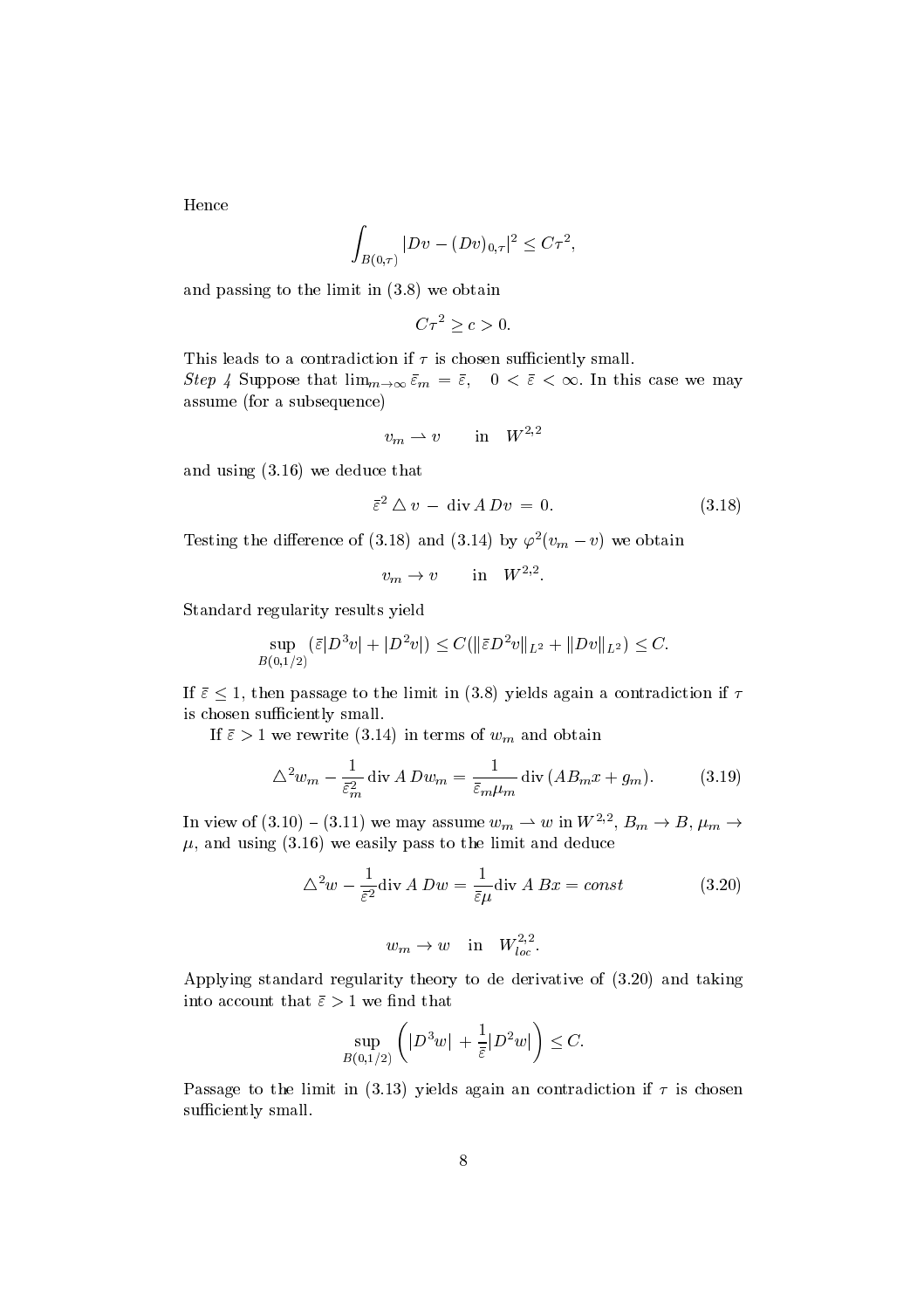Step 5 Finally consider the case  $\lim_{m\to\infty} \varepsilon_m = \infty$ . We start from (3.19) and use (3.11) and (3.12) to deduce that  $B_m \to 0$  while  $\bar{\varepsilon}_m \mu_m$  remains bounded from below. Hence standard compactness and convergence results for the biharmonic equation yield  $w_m \to w$  in  $W_{loc}^{2,2}$ ,  $\Delta^2 w = 0$  and  $\sup_{B(0,1/2)} |D^3 w| \leq C$ . Once again this contradicts (3.13) as  $m \to \infty$ . This nishes the proof of the main lemma is the main lemma in the main lemma is the main lemma in the main lemma is t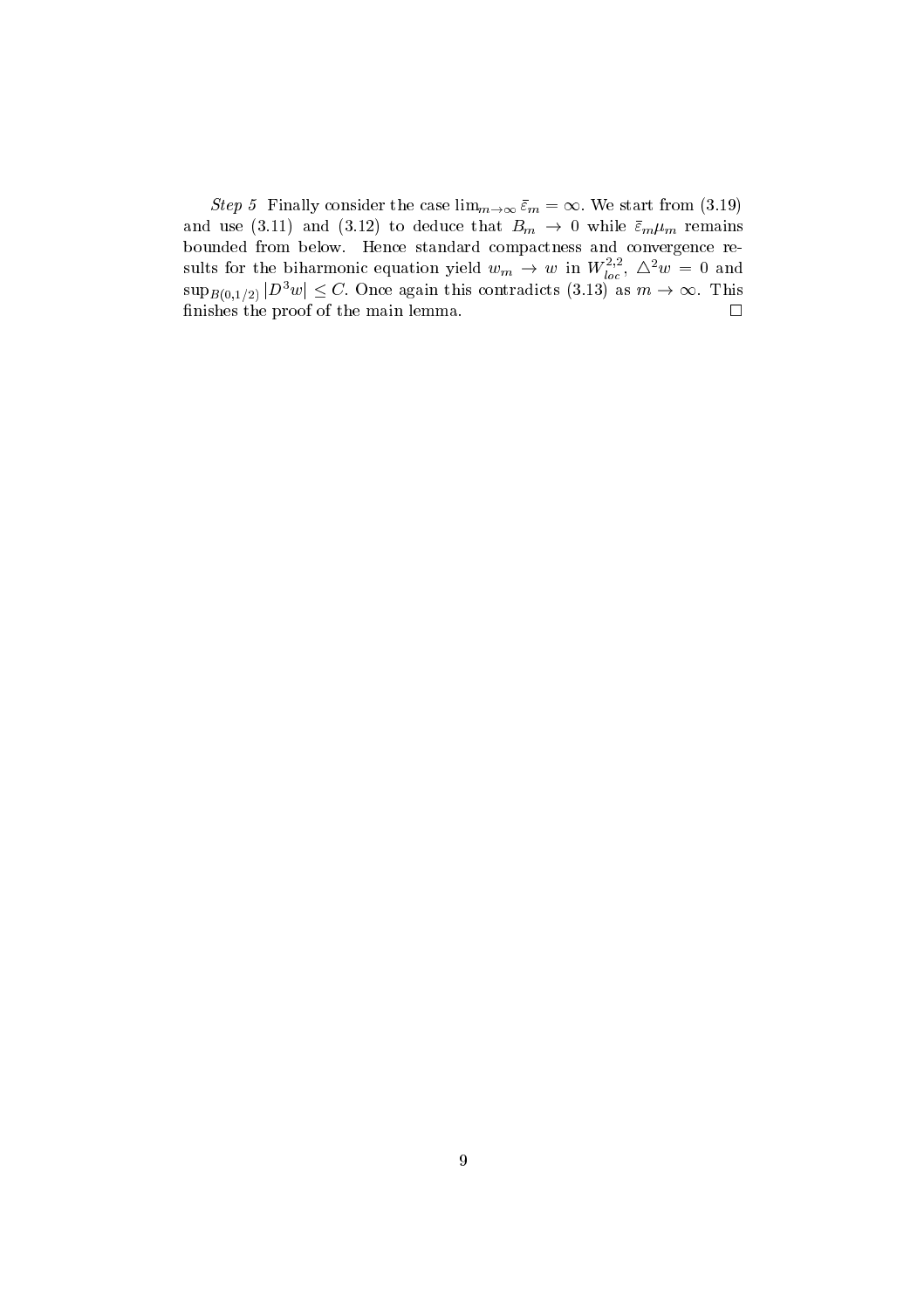#### $\overline{4}$ Degenerate perturbations

In this section we establish the Lipschitz estimates for stationary points of

$$
J^{3}(u) = \int_{\Omega} u_{x}^{2} + h(u_{y}) + \varepsilon^{2} u_{yy}^{2} dxdy,
$$

where  $\Omega$  is a bounded domain in  $\mathbb{R}^2$ , where h is  $C^2$  and  $h''(p) \to a > 0$ as  $|p| \to \infty$ . We first show that the previous reasoning for nondegenerate perturbations still applies to balls whose radius is larger than  $\varepsilon$ . For smaller balls we estimate the  $L^{\infty}$  norm of larger  $|Du| + \varepsilon |u_{yy}|$  directly (see Lemma  $4.2$  below). Global regularity for  $\Omega = (0,1)$  -under the boundary conditions  $u = u_{yy} = 0$  on  $\partial\Omega$  is then established by a simple reflection argument.

**Lemma 4.1** Let  $\Omega' \subset\subset \Omega$  and let  $r_0 = dist(\Omega', \partial \Omega)/2$ . Then there exist constants  $C^*$ ,  $C' > 0$  and  $\tau \in (0, 1/4)$  such that for each  $x \in \Omega'$ , each  $\varepsilon > 0$ and each  $r \in [\varepsilon, r_0)$  and each solution of

$$
\varepsilon^2 u_{yyyy} - u_{xx} - h(u_y)_y = 0 \tag{4.1}
$$

one has

 $\left( i\right)$ 

$$
\int_{B(x,\Gamma)} |Du|^2 + \varepsilon^2 u_{yy}^2 dx \le C^*
$$

or

 $\left( ii\right)$ 

$$
\int_{B(x,\tau r)} |Du - (Du)_{x,\tau r}|^2 + \varepsilon^2 |u_{yy} - (u_{yy})_{x,\tau r}|^2 dy
$$
\n
$$
\leq \frac{1}{2} \int_{B(x,r)} |Du - (Du)_{x,r}|^2 + \varepsilon |u_{yy} - (u_{yy})_{x,r}|^2 dy.
$$

Moreover, for each  $x \in \Omega'$ 

$$
\int_{B(x,\varepsilon)} |Du|^2 + \varepsilon^2 u_{yy}^2 \, dy \le C'(1 + ||Du||_{L^2(\Omega)}^2 + \varepsilon^2 ||u_{yy}||_{L^2(\Omega)}^2). \tag{4.2}
$$

Proof- To show that i or ii holds we proceed by contradiction exactly as in the previous section. In particular we define  $v_m$  as before with

$$
\lambda_m^2 = \int_{B(x_m,r_m)} |Du_m - A_m|^2 + \bar{\varepsilon}_m^2 u_{myy}^2 dx dy.
$$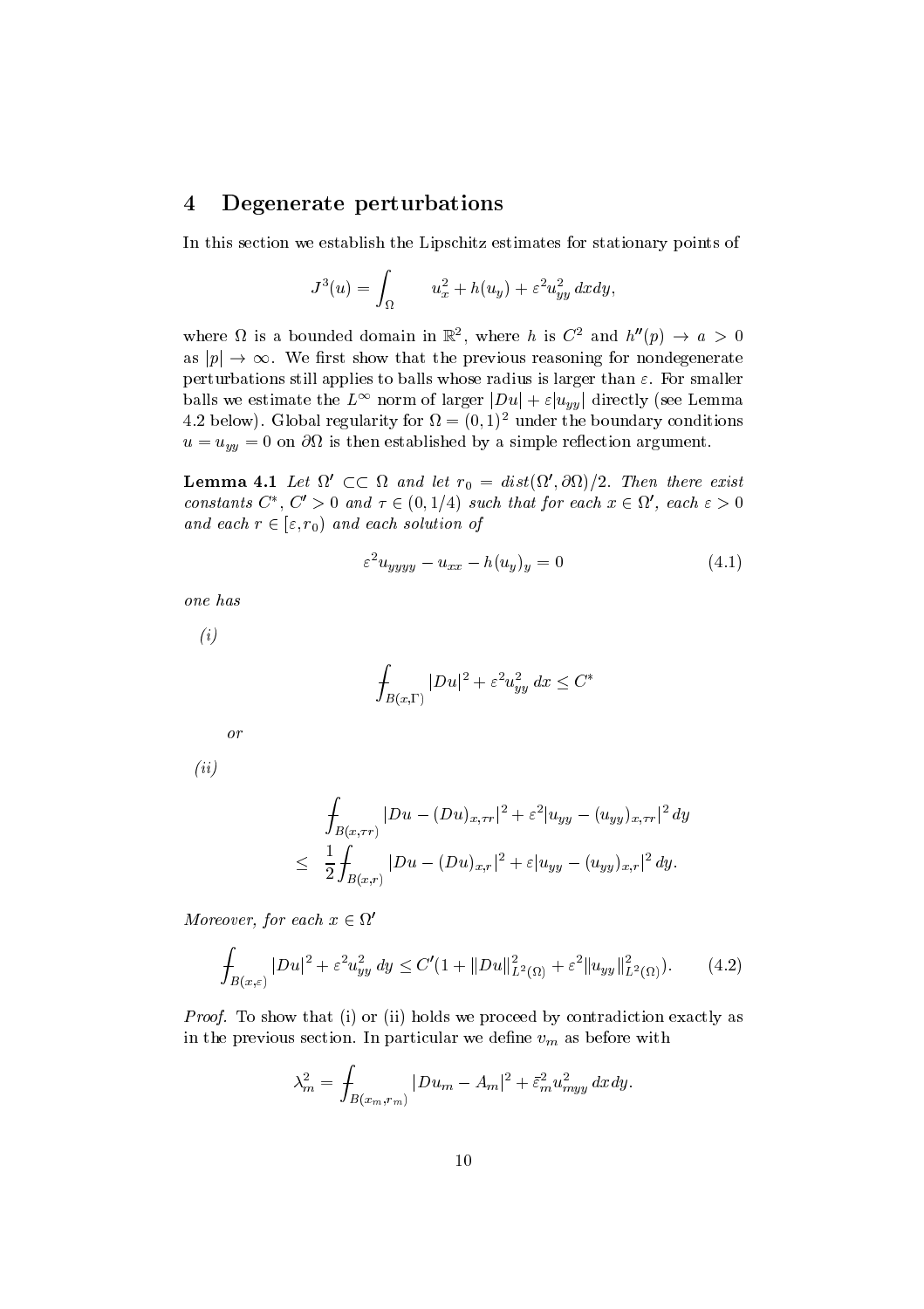Since we only need to consider  $r_m \geq \varepsilon_m$  we have  $\bar{\varepsilon}_m \leq 1$ , and it follows from the remark after Proposition 2.2 that the counterpart of  $(3.8)$  holds, i.e.

$$
\int_{B(0,\tau)} |Dv_m - (Dv_m)_{0,\tau}|^2 + \bar{\varepsilon}_m^2 |v_{myy} - (v_{myy})_{0,\tau}|^2 dx dy \ge c > 0. \quad (4.3)
$$

Now if  $\bar{\varepsilon}_m \to 0$  we reach a contradiction exactly as in Step 3 in Section 3. If  $\bar{\varepsilon}_m \to \bar{\varepsilon} > 0$ , we have  $\bar{\varepsilon} \leq 1$ , and as in Step 4 in Section 3 we deduce that  $v_m \to v$  in  $W_{loc}^{+,\sim}$  and  $v_{myy} \to v_{yy}$  in  $L_{loc}^{\sim}$  and

$$
\bar{\varepsilon}^2 v_{yyyy} - v_{xx} - av_{yy} = 0. \tag{4.4}
$$

To reach a contradiction with  $(4.3)$  (for sufficiently small  $\tau$ ) we only need to show that, for  $\bar{\varepsilon} \leq 1$ ,

$$
\sup_{B(0,1/2)} |\bar{\varepsilon}v_{yyy}| + |D^2 v| \le C \|v\|_{W^{1,2}(B(0,1))}.
$$
\n(4.5)

This is easily established by the standard Campanato technique Indeed testing (4.4) by  $\varphi^*v$ , where  $\varphi \in C_0^{\infty}(B(0,t))$ ,  $\varphi \equiv 1$  on  $B(0,s)$ ,  $0 \le \varphi \le 1$ , we obtain

$$
\int_{B(0,t)} \varphi^4(\bar{\varepsilon}^2 v_{yy}^2 + |Dv|^2) \, dx dy \le C(s,t) \int_{B(0,t)} \varphi^2 \bar{\varepsilon}^2 v_y^2 + v^2 \, dx dy. \tag{4.6}
$$

Integration by parts yields, for  $\delta < 1$ ,

$$
\int \varphi^2 v_y^2 dx dy = \int -\varphi^2 v_{yy} v - 2\varphi \varphi_y v v_y dx dy
$$
  
\n
$$
\leq \delta \int \varphi^4 v_{yy}^2 dx dy + \frac{C}{\delta} \int v^2 dx dy + \frac{1}{2} \int \varphi^2 v_y^2 dx dy.
$$

Absorbing the last term on the right hand side and inserting the resulting estimate in (4.6) we obtain, for a suitable choice of  $\delta$ ,

$$
\int_{B(0,s)} \bar{\varepsilon}^2 v_{yy}^2 + |Dv|^2 \, dxdy \le C(s,t) \int_{B(0,t)} v^2 \, dxdy.
$$

Application of this inequality to the first, second and third derivatives of  $(4.4)$  and use of the Sobolev embedding theorem yield  $(4.5)$ .

This shows that estimate (i) or (ii) in Lemma 4.1 must hold. Finally  $(4.2)$ follows from this alternative by a simple iteration argument (see  $[CE 86]$ , pp. 300-301 for the details).

To obtain the estimate for balls of radius  $\varepsilon$  consider  $u : B(a, \varepsilon) \to \mathbb{R}$  and the rescaling

$$
v(z) = \frac{u(a + \varepsilon z) - u(a)}{\varepsilon}.
$$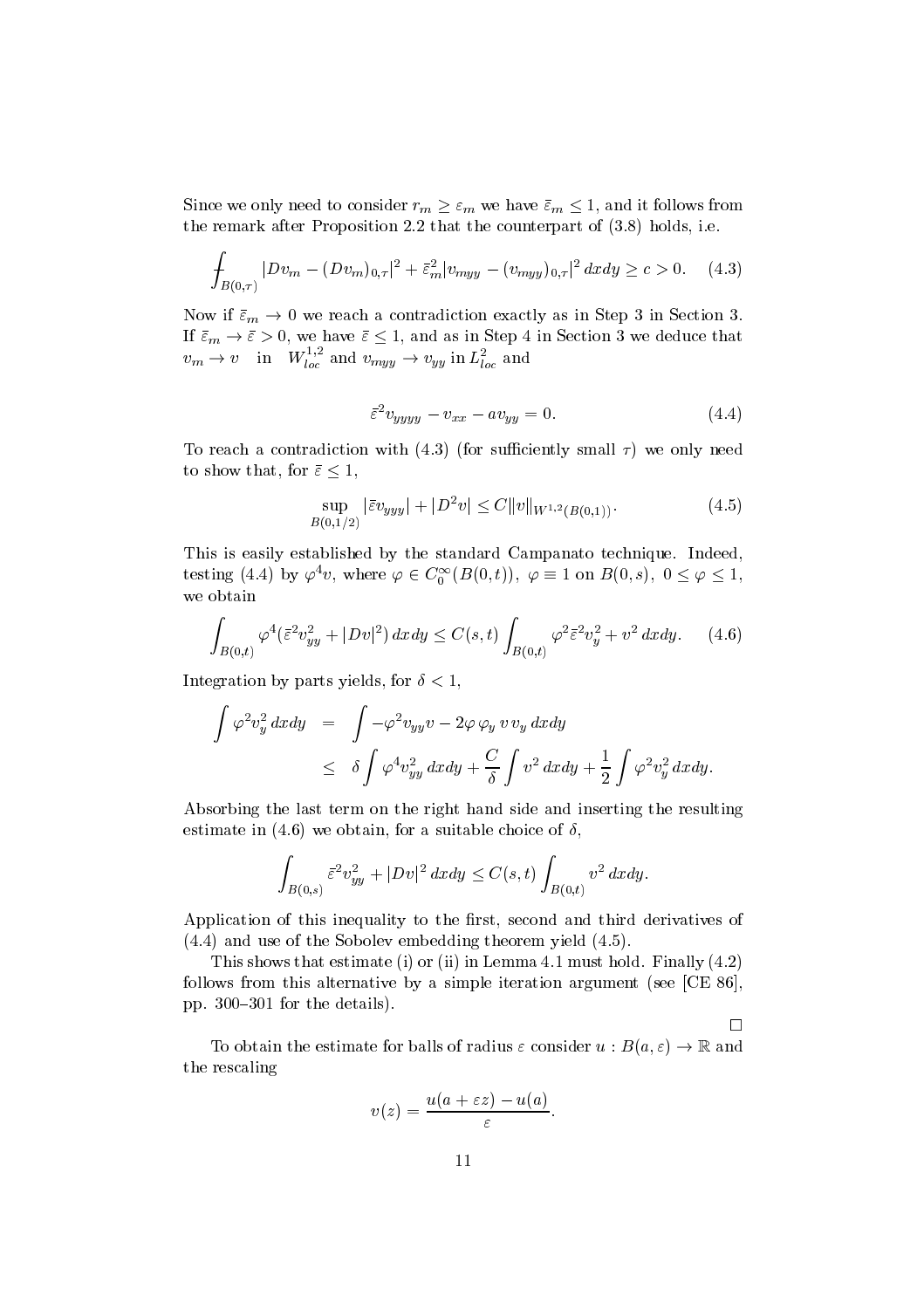Then  $(4.1)$  becomes

$$
v_{yyyy} - v_{xx} - (h(v_y))_y = 0 \quad \text{in} \quad B(0,1), \tag{4.7}
$$

and we have

$$
\int_{B(0,1)} v_{yy}^2 + |Dv|^2 dx dy = \int_{B(a,\varepsilon)} \varepsilon^2 u_{yy}^2 + |Du|^2 dx dy, \qquad (4.8)
$$

$$
\sup_{B(0,1/2)} |v_{yy}| + |Dv| = \sup_{B(a,\varepsilon/2)} \varepsilon |u_{yy}| + |Du|.
$$
 (4.9)

 $\mathcal{L} = \mathcal{L} \mathcal{L}$  , then the satisfies of the satisfies of the satisfies of the satisfies of the satisfies of the satisfies of the satisfies of the satisfactor of the satisfactor of the satisfactor of the satisfactor

$$
\sup_{B(0,1/2)} (|v_{yy}| + |Dv|) \le C \left\{ \int_{B(0,1)} |v_{yy}|^2 + |Dv|^2 \, dxdy \right\}^{1/2}.
$$
 (4.10)

To prove this result we first consider the corresponding linear equation.

**Lemma 4.5** Let  $t > s > 0$ ,  $D = D(0, t)$ ,  $D = D(0, s)$ . Suppose that  $p \geq 2$ ,  $f \in L^p(B)$  and that v satisfies

$$
v_{yyyy} - v_{xx} = f \quad in \quad B
$$

in the sense of distributions- Then

$$
||v_{yyyy}||_{L^{p}(B')} + ||v_{yyx}||_{L^{p}(B')} + ||v_{xx}||_{L^{p}(B')}
$$
  
\n
$$
\leq C_{p,s,t} (||f||_{L^{p}(B)} + ||v_{yy}||_{L^{p}(B)} + ||Dv||_{L^{p}(B)})
$$
(4.11)

and the same estimate holds for  $||v_{yyy}||_{L^p(B')}$  and  $||v_{xy}||_{L^p(B')}$ .

Proof- We may assume that v is smooth otherwise apply convolution first) and that  $\int_B v \, dx = 0$ . If v has compact support the left hand side of (4.11) is bounded by  $||f||_{L^p(B)}$  in view of the Marcinkiewicz multiplier theorem (see e.g. [St 70], Chapter IV, Theorem  $6'$ ). In the general case we apply the same reasoning to  $\varphi^2 v$ , where  $\varphi \in C_0^\infty(B(0,1)),\ \varphi \equiv 1$  in  $B'$  . This yields  $L^p$  bounds for  $\varphi^2(|v_{yyy}| + |v_{yyx}| + |v_{xx}|)$  in terms of the right hand side of (4.11) and the terms  $||v||_p$ ,  $||\varphi v_{yx}||_p$  and  $||\varphi v_{yyy}||_p$ . The term in  $||v||_p$ can be estimated by  $||Dv||_p$  since  $\int_B v dx = 0$ . To absorb the term  $\varphi v_{yyy}$ note first that for all smooth  $w$  one has

$$
\|(\varphi w)_y\|_p \le C_p \|\varphi(\varphi w)_{yy}\|_p^{1/2} \|w\|_p^{1/2}.
$$
\n(4.12)

This is easily verified by integrating the term

$$
|(\varphi w)_y|^p = \left\{ |(\varphi w)_y|^{p-1} \operatorname{sgn} (\varphi w)_y \right\} (\varphi w)_y
$$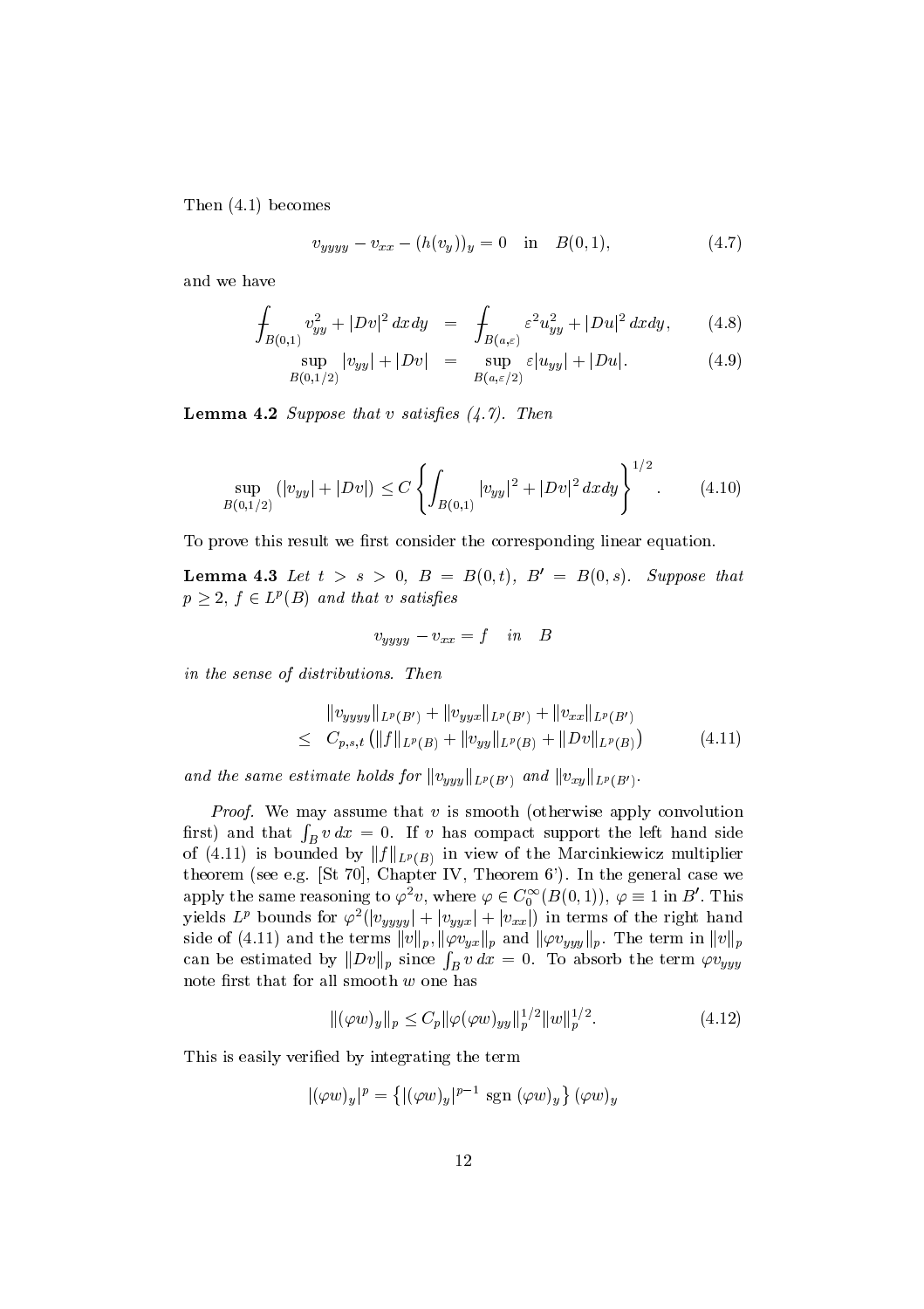by parts and applying Hölder's inequality. Application of  $(4.12)$  with  $w =$  $v_{yy}$  and  $w = v_x$  yields (4.11) as well as the estimates for  $v_{yyy}$  and  $v_{yx}$ . **Proof of Lemma 4.2** Since  $|h'(v_y)_y| \leq |h''(v_y)v_{yy}| \leq C|v_{yy}|$  application of Lemma 4.5 with  $s = 3/4$ ,  $t = 1$  and  $p = 2$  shows that  $D^{\dagger}v$  and  $D^{\dagger}v_{yy}$  are in  $L^-(B(0,3/4))$ . By the Sobolev embedding theorem  $Dv$  and  $v_{yy}$  belong to  $L^p(B(0,3/4))$ , for all  $p < \infty$ . Hence another application of Lemma 4.3 and the Sobolev embedding theorem yield  $(4.10)$ .

**Proof of Theorem 1.3.** Combining the estimate  $(4.2)$  for all balls of radius larger than  $\varepsilon$  with Lemma 4.2 and using (4.8) and (4.9) we see that

$$
\sup_{\Omega'}(|Du|+\varepsilon|u_{yy}|)\leq C(\Omega')(1+\|Du\|_{L^2(\Omega)})+\varepsilon\|u_{yy}\|_{L^2(\Omega)},
$$

whenever  $\Omega' \subset\subset \Omega$  and  $dist(\Omega, 2\Omega') \geq 2\varepsilon$ . To obtain the global estimate we extend u by reflection. First extend u in the y direction by

$$
u(x, y) = -u(x, -y) \quad \text{if} \quad -1 < y < 0, \\ u(x, y) = -u(x, 2 - y) \quad \text{if} \quad 1 < y < 2.
$$

By definition  $u_y$  and  $u_{yyy}$  do not jump at  $y = 0$  and  $y = 1$  while continuity of u and  $u_{yy}$  follows from the boundary conditions. Hence we have

$$
u_{uuuu} - u_{xx} + h'(u_u) = 0 \quad \text{on} \quad (0,1) \times (-1,2).
$$

Similarly we can extend u to  $x \in (-1,2)$ . Now the desired global estimate follows from the interior estimate in  $(-1, 2)^{\frac{1}{2}}$ .

### Acknowledgement

Most of this work was carried out during a visit to the University of Metz It is a pleasure to thank M. Chipot for his hospitality and fruitful discussions.

# References

- [AG 87] P. Aviles and Y. Giga, A mathematical problem related to the physical theory of liquid crystals (i.e., a set of the Math Analysis and Math Analysis Australian Nat. Univ.  $12$ , (J. Hutchinson and L. Simon, eds.),  $1987, 1-16.$
- [BJ 87] J.M. Ball and R.D. James, Fine phase mixtures as minimizers of energy are all the contract of the contract of the contract of the contract of the contract of the contract of the contract of the contract of the contract of the contract of the contract of the contract of the contract
- [CE 86] M. Chipot and L. C. Evans, Linearisation at infinity and Lipschitz estimates for certain problems in the calculus of varia tions Proceeding and Contract Control of the Contract of the Proceeding and Contract Contract Contract Contract